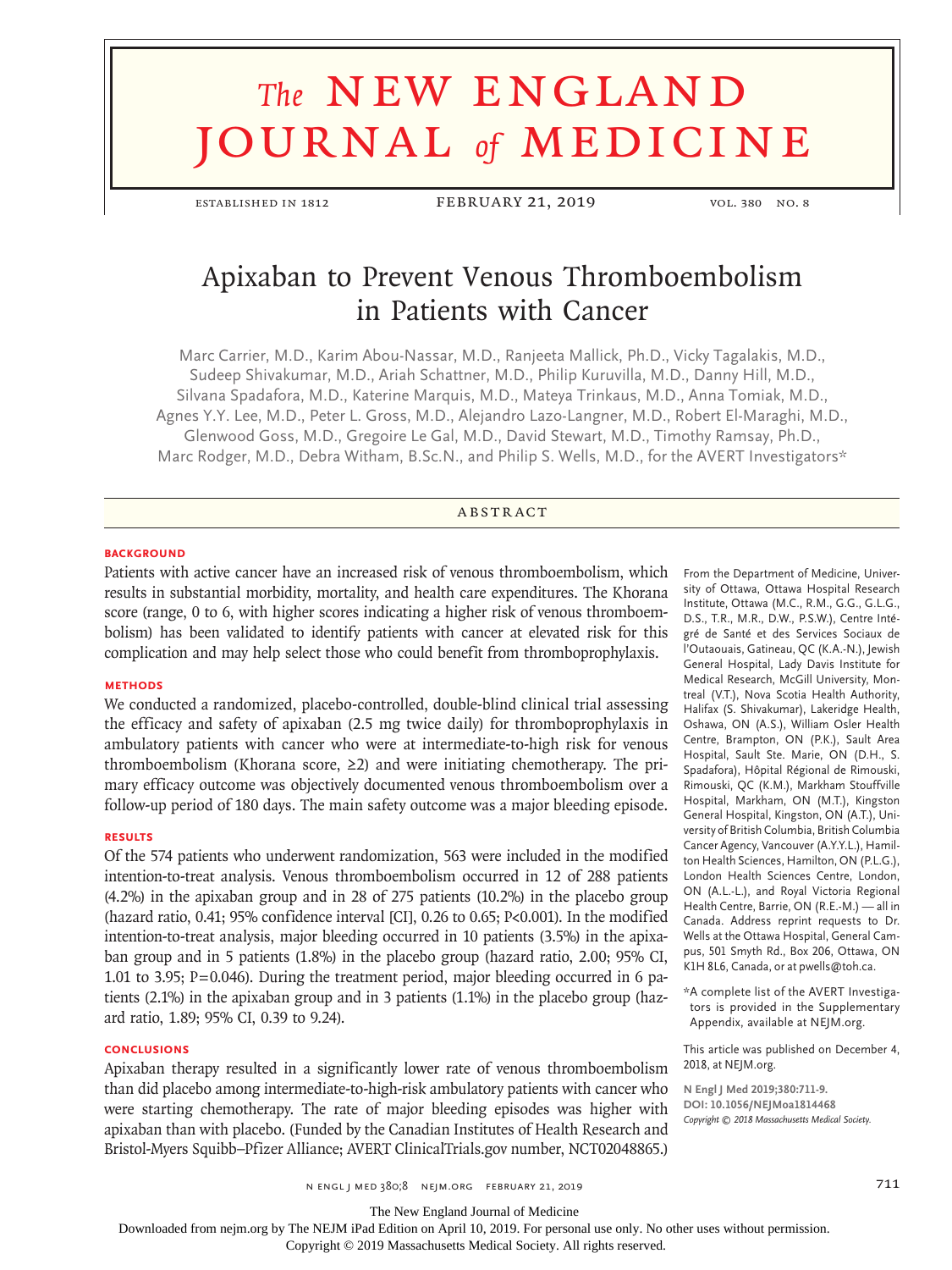oн *A Quick Take is available at NEJM.org*

**PATIENTS WITH ACTIVE CANCER HAVE AN increased risk of venous thromboembolism, which results in substantial morbidity and mortality.<sup>1-3</sup> Although parenteral thromboprophy**increased risk of venous thromboembolism, which results in substantial morbidity and mortality.<sup>1-3</sup> Although parenteral thromboprophylaxis can reduce the risk of venous thromboembolism among ambulatory patients undergoing chemotherapy, it is not routinely recommended in practice guidelines because the absolute risk reduction is modest and parenteral thromboprophylaxis is associated with an increased risk of major bleeding, high cost, and the inconvenience of daily injections.<sup>4,5</sup> The Khorana score (range, 0 to 6, with higher scores indicating a higher risk of venous thromboembolism) has been validated to identify patients with an elevated risk of venous thromboembolism and may help select those who could benefit from prophylaxis.6-9 (For details on the Khorana score, see Table S1 in the Supplementary Appendix, available with the full text of this article at NEJM.org.) Patients who have a solid tumor and a Khorana score of 2 or higher have an estimated risk of symptomatic thrombosis of 9.6% during the first 6 months of chemotherapy.7

The use of direct oral anticoagulants as thromboprophylactic agents in patients with cancer can offer important advantages over parenteral agents, including route of administration, convenience, and cost. A previous small, phase 2 trial involving 125 patients suggested that the oral factor Xa inhibitor apixaban may be safe and effective.<sup>10</sup> We conducted the Apixaban for the Prevention of Venous Thromboembolism in High-Risk Ambulatory Cancer Patients (AVERT) trial to assess the efficacy of apixaban thromboprophylaxis in ambulatory patients with cancer at intermediate-tohigh risk for venous thromboembolism (Khorana score,  $\geq$ 2).

#### METHODS

#### **Trial Design and Oversight**

The AVERT trial was a randomized, placebocontrolled, double-blind clinical trial comparing apixaban (2.5 mg twice daily) with placebo. The members of the steering committee (see the Supplementary Appendix) had final responsibility for the trial design, clinical protocol, and trial oversight. The institutional review board at each of the 13 participating sites approved the protocol, which has been published previously<sup>11</sup> and is available at NEJM.org.

Data were collected at the sites and entered in an online database managed by the Methods Centre of the Ottawa Hospital Research Institute. A central adjudication committee whose members were unaware of the treatment assignments reviewed all suspected outcome events. An independent data and safety monitoring board periodically reviewed trial outcomes. The investigators performed the statistical analyses and wrote the manuscript independent of the funders (Canadian Institutes of Health Research and Bristol-Myers Squibb–Pfizer Alliance), which played no role in the design or conduct of the trial, the collection or analysis of the data, or the reviewing or editing of the manuscript. The authors vouch for the completeness and accuracy of the data and for the adherence of the trial to the protocol.

#### **Trial Population**

Patients who had a newly diagnosed cancer or progression of known cancer after complete or partial remission and who were initiating a new course of chemotherapy with a minimum treatment intent of 3 months were potentially eligible. Inclusion required a Khorana score of 2 or higher, an age of 18 years or older, and the capacity to provide written informed consent. Patients were excluded if they had conditions putting them at increased risk for clinically significant bleeding; hepatic disease associated with coagulopathy; a cancer diagnosis consisting solely of basal-cell or squamous-cell skin carcinoma, acute leukemia, or myeloproliferative neoplasm; a planned stemcell transplantation; a life expectancy of less than 6 months; renal insufficiency with a glomerular filtration rate of less than 30 ml per minute per  $1.73 \text{ m}^2$  of body-surface area; or a platelet count of less than 50,000 per cubic millimeter. Other exclusion criteria included the use of medications contraindicated with apixaban, pregnancy or potential pregnancy, breast-feeding, the use of continuous anticoagulation, and a weight of less than 40 kg.

# **Randomization and Trial Intervention**

Eligible patients underwent randomization by means of a centralized, Web-based randomization system to receive apixaban or placebo in a 1:1 ratio. Randomization was stratified according to age, sex, and participating center and occurred up to 5 days before the administration of the first chemotherapy. The experimental group received

712 n engl j med 380;8 nejm.org February 21, 2019

The New England Journal of Medicine

Downloaded from nejm.org by The NEJM iPad Edition on April 10, 2019. For personal use only. No other uses without permission.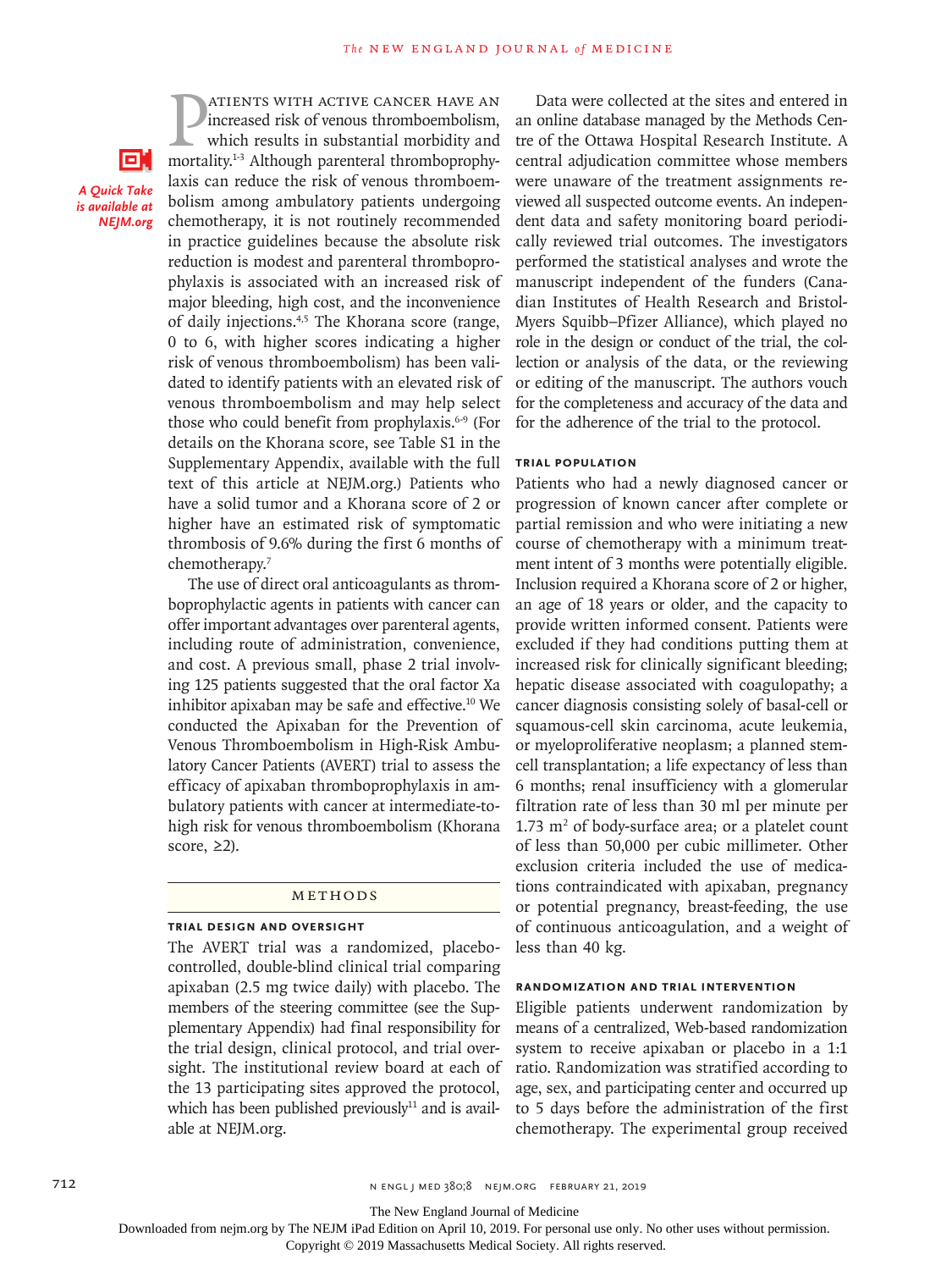apixaban at a dose of 2.5 mg twice daily, and the control group received identical placebo tablets twice daily; the treatment period was 180 days. The first dose of apixaban or placebo was administered within 24 hours after the initiation of chemotherapy. Patients were followed for up to 210 days or death, regardless of the duration of the treatment period.

### **Outcomes**

The primary efficacy outcome was the first episode of objectively documented major venous thromboembolism (proximal deep-vein thrombosis or pulmonary embolism) within the first 180 days (with a window of  $\pm 3$  days) after randomization. Venous thromboembolism was defined as any symptomatic or incidentally detected proximal deep-vein thrombosis of the lower or upper limbs, any nonfatal symptomatic or incidental pulmonary embolism, and pulmonary embolism–related death. Patients who presented with symptoms of venous thromboembolism during the followup period underwent diagnostic imaging for confirmation of the primary outcome. Routine ultrasonographic testing was not performed.

The main safety outcome was major bleeding, defined by the International Society on Thrombosis and Hemostasis as overt bleeding that was associated with a decrease in the hemoglobin level of 2 g per deciliter or more, led to transfusion of 2 or more units of packed red cells, occurred in a critical site, or contributed to death.12 The severity of major bleeding episodes was defined as follows: category 1, the episode was not considered to be a clinical emergency; category 2, the episode led to some treatment but was not considered to be a clinical emergency; category 3, the episode was considered to be a clinical emergency (e.g., hemodynamic instability or intracranial bleeding with neurologic symptoms); and category 4, the episode led to death before or almost immediately after the patient presented to the hospital.13 Other safety outcomes included clinically relevant nonmajor bleeding (see the Supplementary Appendix) and overall survival during the trial period.

All trial outcomes were adjudicated by an independent adjudication committee whose members were unaware of the treatment assignments. Death was adjudicated to be caused by pulmonary embolism, bleeding, cancer, or other cause. Death was attributed to pulmonary embolism if there was no other explanation or there was autopsy or radiologic confirmation of pulmonary embolism. Adherence to the trial regimen was estimated with the use of a pill count recorded by patients in a medication diary and was defined as high if 80% of more of the pills were taken.

# **Statistical Analysis**

The trial hypothesis was that apixaban would be superior to placebo, resulting in a relative difference of at least 64% in the rate of the primary outcome (major venous thromboembolism), at a two-sided alpha level of 0.05 and with a power of 80%.7,14 We expected the event rate with placebo to be 10% over a period of 6 months. In considering a normal approximation to the binomial distribution, we estimated that the inclusion of 574 patients with a Khorana score of 2 or higher would be sufficient to show this difference.

The primary analysis was performed in the modified intention-to-treat population, which included all the patients who had undergone randomization and received at least one dose of apixaban or placebo on or before day 180 (±3 days). We performed a time-to-event analysis on the primary efficacy outcome. The hazard ratio for venous thromboembolism was estimated with the use of a Cox proportional-hazards model that was controlled for age, sex, and center. The time to the first outcome event was estimated by the Kaplan–Meier method. We also performed a timeto-event analysis of the primary efficacy outcome and the safety outcome occurring while the patient took the active drug or placebo plus 2 days after their last dose. Secondary analyses included a competing-risk analysis to account for deaths from causes other than venous thromboembolism or bleeding.15,16 We used a multivariate logisticregression model to estimate the odds ratio for having an episode of venous thromboembolism associated with the use of apixaban as compared with placebo, with controls for age, sex, and center. Finally, multiple-imputation analyses on both venous thromboembolism and major bleeding outcomes were conducted.

#### **RESULTS**

#### **Characteristics of the Patients**

From February 2014 through April 2018, a total of 574 patients underwent randomization at 13 centers in Canada. A total of 563 patients were included in the primary efficacy and safety analy-

The New England Journal of Medicine

Downloaded from nejm.org by The NEJM iPad Edition on April 10, 2019. For personal use only. No other uses without permission.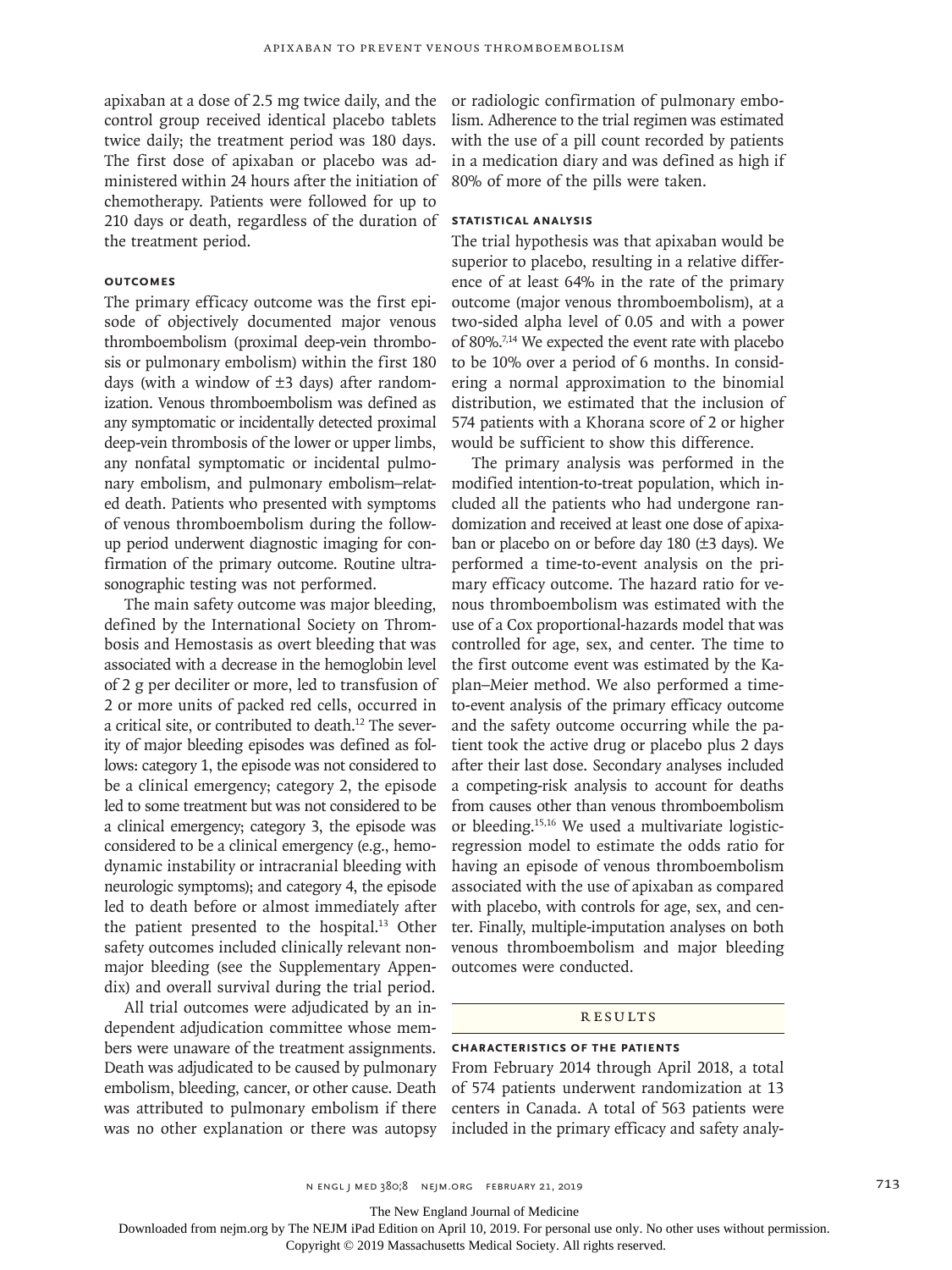

**Figure 1. Randomization and Follow-up.**

For reasons that patients declined to participate or were not eligible, see Table S2 in the Supplementary Appendix. For reasons that patients discontinued the trial regimen, see Table S4 in the Supplementary Appendix.

> ses (Fig. 1). The baseline characteristics of the patients were well balanced (Table 1). The mean age of the patients was 61 years, and the majority of patients (58.2%) were women. The most common types of primary cancer were gynecologic (25.8%), lymphoma (25.3%), and pancreatic (13.6%). A total of 131 patients (22.8%) were using antiplatelet or nonsteroidal antiinflammatory therapy. The number of patients with solid tumors who had metastatic disease was 73 in the apixaban group and 67 in the placebo group. The breakdown of chemotherapy drugs according to category at trial enrollment is shown in Table S3 in the Supplementary Appendix.

> The median duration of the treatment period was 157 days (interquartile range, 78 to 168) in the apixaban group and 155 days (interquartile range, 83 to 168) in the placebo group. The median duration of follow-up was 183 days in each group. Reasons for not continuing the trial regimen up to 180 days were balanced between the two groups (Table S4 in the Supplementary Ap

pendix). The trial regimen was discontinued as per patients' wish by 34 patients in the apixaban group and 41 patients in the placebo group. The rate of adherence to the trial regimen was high in both groups, at 83.6% in the apixaban group and 84.1% in the placebo group.

### **Efficacy and Safety Outcomes**

The primary efficacy outcome occurred in 12 of 288 patients (4.2%) in the apixaban group and in 28 of 275 patients (10.2%) in the placebo group (hazard ratio, 0.41; 95% confidence interval [CI], 0.26 to 0.65; P<0.001) (Table 2 and Fig. 2). The competing-risk analysis that accounted for deaths from causes other than venous thromboembolism or bleeding was consistent with the primary analysis (hazard ratio, 0.42; 95% CI, 0.27 to 0.65). The adjusted odds ratio for venous thromboembolism associated with the use of apixaban as compared with placebo was 0.39 (95% CI, 0.20 to 0.76). During the treatment period, the primary outcome occurred in 3 of 288 patients (1.0%) in the apixaban group and in 20 of 275 patients (7.3%) in the placebo group (hazard ratio, 0.14; 95% CI, 0.05 to 0.42). During the additional 30 days of follow-up after day 180, 1 patient in the apixaban group had deep-vein thrombosis and 1 in the placebo group died from pulmonary embolism.

In the modified intention-to-treat analysis, major bleeding occurred in 10 patients (3.5%) in the apixaban group and in 5 patients (1.8%) in the placebo group (hazard ratio, 2.00; 95% CI, 1.01 to 3.95; P=0.046) (Table 2 and Fig. 3). A total of 3 of the 15 major bleeding episodes were considered to be a clinical emergency, and no bleeding into critical organs was noted. During the treatment period, major bleeding occurred in 6 of 288 patients (2.1%) in the apixaban group and in 3 of 275 patients (1.1%) in the placebo group (hazard ratio, 1.89; 95% CI, 0.39 to 9.24). Adverse events were reported in 131 patients in the apixaban group and 127 patients in the placebo group; only 1 event in the apixaban group and 2 events in the placebo group were classified as being related to the trial regimen. The multipleimputation analyses for venous thromboembolism and major bleeding that accounted for patients lost to follow-up were consistent with the primary analyses.

Death occurred in 35 patients (12.2%) in the

714 n engl j med 380;8 nejm.org February 21, 2019

The New England Journal of Medicine

Downloaded from nejm.org by The NEJM iPad Edition on April 10, 2019. For personal use only. No other uses without permission.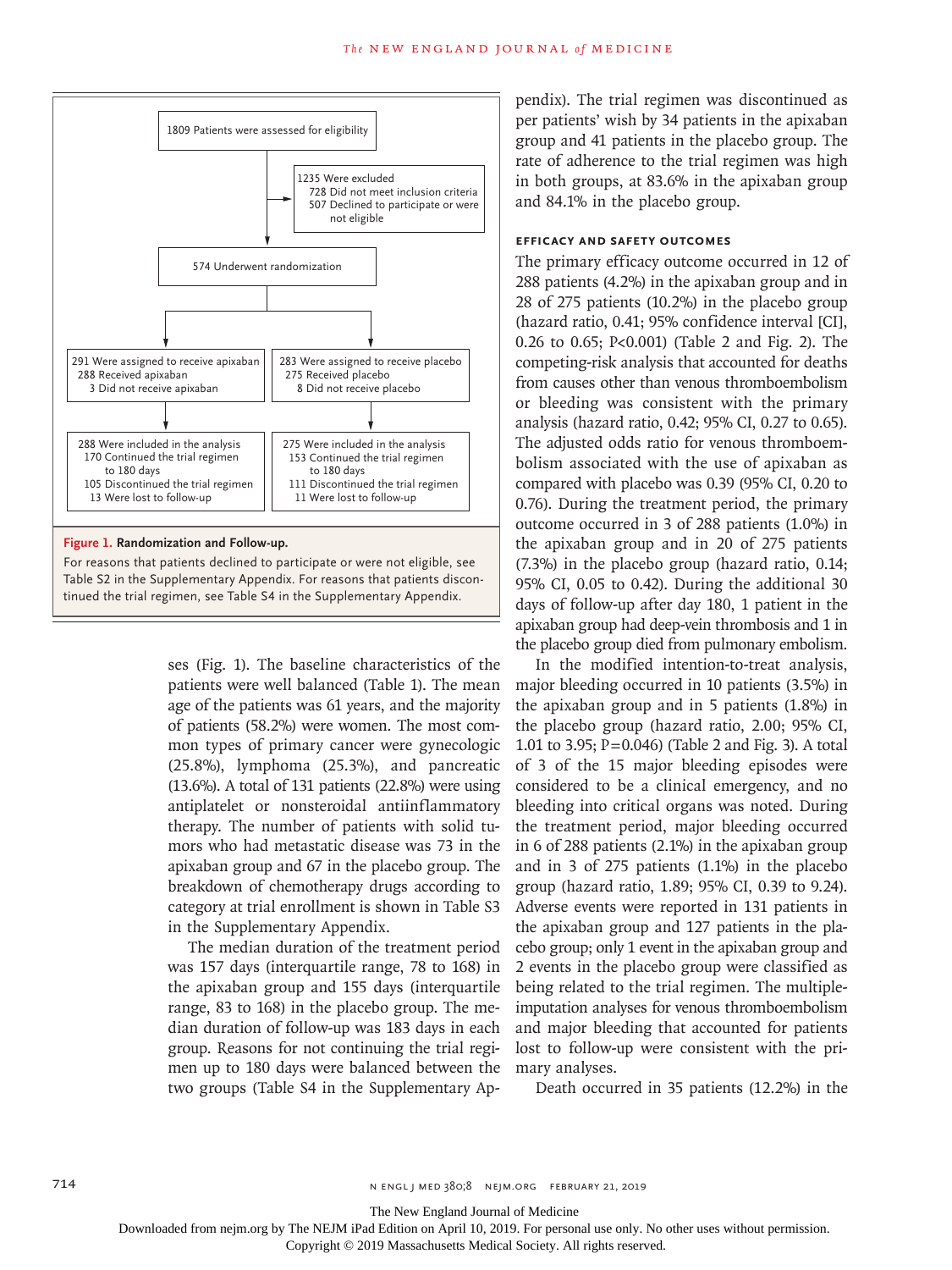| Table 1. Demographic and Clinical Characteristics of the Patients at Baseline.* |                         |                        |  |  |
|---------------------------------------------------------------------------------|-------------------------|------------------------|--|--|
| Characteristic                                                                  | Apixaban<br>$(N = 291)$ | Placebo<br>$(N = 283)$ |  |  |
| $Age - yr$                                                                      | $61.2 \pm 12.4$         | $61.7 \pm 11.3$        |  |  |
| Male sex — no. $(\%)$                                                           | 121 (41.6)              | 119 (42.0)             |  |  |
| Weight — kg                                                                     | $80.0 \pm 22.3$         | $82.6 \pm 21.4$        |  |  |
| Creatinine clearance > 50 ml/min - no. (%)                                      | 275 (94.5)              | 265 (93.6)             |  |  |
| Tumor type - no. (%)                                                            |                         |                        |  |  |
| <b>Brain</b>                                                                    | 14(4.8)                 | 10(3.5)                |  |  |
| <b>Bladder</b>                                                                  | 1(0.3)                  | 4(1.4)                 |  |  |
| Lung                                                                            | 31(10.7)                | 28 (9.9)               |  |  |
| Testicular                                                                      | 2(0.7)                  | 1(0.4)                 |  |  |
| Stomach                                                                         | 25(8.6)                 | 19(6.7)                |  |  |
| Pancreatic                                                                      | 37(12.7)                | 41 (14.5)              |  |  |
| Lymphoma                                                                        | 76 (26.1)               | 69 (24.4)              |  |  |
| Myeloma                                                                         | 7(2.4)                  | 8(2.8)                 |  |  |
| Gynecologic                                                                     | 74 (25.4)               | 74 (26.1)              |  |  |
| Colon                                                                           | 3(1.0)                  | 8(2.8)                 |  |  |
| Prostate                                                                        | $\mathbf 0$             | 1(0.4)                 |  |  |
| Other                                                                           | 21(7.2)                 | 20(7.1)                |  |  |
| Khorana score — no. $(\%)\dagger$                                               |                         |                        |  |  |
| $\overline{2}$                                                                  | 186 (63.9)              | 190 (67.1)             |  |  |
| 3                                                                               | 78 (26.8)               | 68 (24.0)              |  |  |
| $\overline{4}$                                                                  | 26(8.9)                 | 24 (8.5)               |  |  |
| 5                                                                               | 1(0.3)                  | 1(0.4)                 |  |  |
| 6                                                                               | $\mathbf 0$             | $\pmb{0}$              |  |  |
| Components of the Khorana score besides tumor type — no. $(\%)$                 |                         |                        |  |  |
| Prechemotherapy leukocyte count >11,000/mm <sup>3</sup>                         | 83(28.5)                | 102(36.0)              |  |  |
| Hemoglobin <10 g/dl or use of red-cell growth factors                           | 66 (22.7)               | 50 (17.7)              |  |  |
| Prechemotherapy platelet count $\geq$ 350,000/mm <sup>3</sup>                   | 119 (40.9)              | 126 (44.5)             |  |  |
| Body-mass index ≥35‡                                                            | 72 (24.7)               | 67(23.7)               |  |  |
| Concomitant antiplatelet medication - no. $(\%)$                                | 67(23.0)                | 64 (22.6)              |  |  |
| ECOG performance-status score — no./total no. (%) $\P$                          |                         |                        |  |  |
| $0$ or $1$                                                                      | 186/218 (85.3)          | 188/217 (86.6)         |  |  |
| $\geq$ 2                                                                        | 32/218 (14.7)           | 29/217 (13.4)          |  |  |
| Previous venous thromboembolism - no. (%)                                       | 9(3.1)                  | 8(2.8)                 |  |  |

\* Plus–minus values are means ±SD. Percentages may not total 100 because of rounding. None of the differences between the two groups were considered to be statistically significant at an alpha level of 0.05.

† Khorana scores range from 0 to 6, with higher scores indicating a higher risk of venous thromboembolism among patients with cancer. For details, see Table S1 in the Supplementary Appendix. Inclusion in the trial required a Khorana score of 2 or higher.

‡ The body-mass index is the weight in kilograms divided by the square of the height in meters.

Antiplatelet medications could include nonsteroidal antiinflammatory drugs.

¶ Eastern Cooperative Oncology Group (ECOG) performance-status scores range from 0 to 4, with higher scores indicating greater disability.

The New England Journal of Medicine

Downloaded from nejm.org by The NEJM iPad Edition on April 10, 2019. For personal use only. No other uses without permission.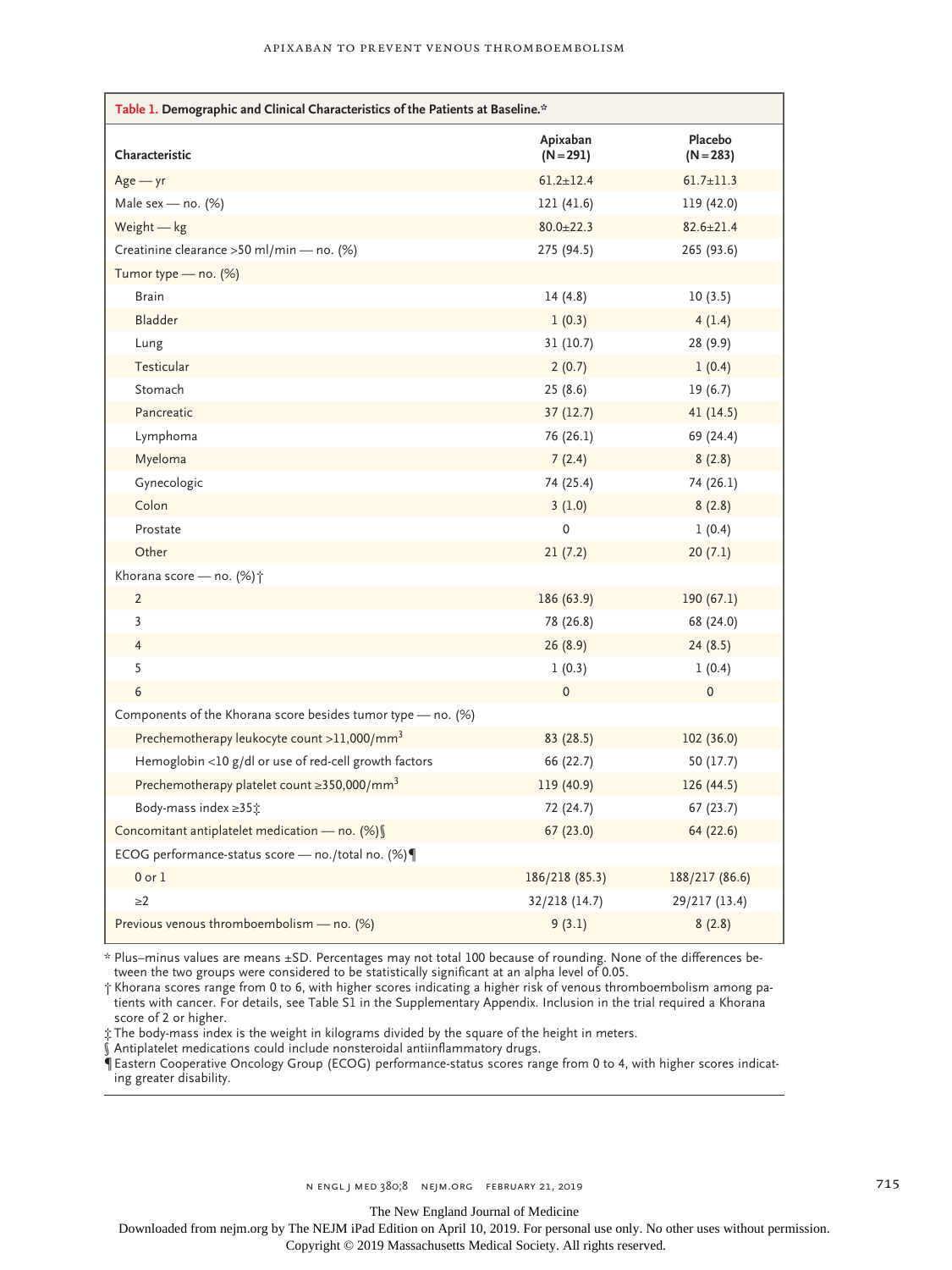| Table 2. Efficacy and Safety Clinical Outcomes.        |                         |                        |                                  |         |
|--------------------------------------------------------|-------------------------|------------------------|----------------------------------|---------|
| Outcome                                                | Apixaban<br>$(N = 288)$ | Placebo<br>$(N = 275)$ | <b>Hazard Ratio</b><br>(95% CI)* | P Value |
| Venous thromboembolism - no. (%)                       | 12(4.2)                 | 28(10.2)               | $0.41(0.26 - 0.65)$              | < 0.001 |
| Deep-vein thrombosis - no. (%)                         | 7(2.4)                  | 12(4.4)                |                                  |         |
| Pulmonary embolism - no. (%) +                         | 5(1.7)                  | $16(5.8)$ :            |                                  |         |
| Incidental pulmonary embolism - no./total no.          | 3/5                     | 6/16                   |                                  |         |
| Major bleeding episode                                 |                         |                        |                                  |         |
| Any episode - no. (%)                                  | 10(3.5)                 | 5(1.8)                 | $2.00(1.01-3.95)$                | 0.046   |
| Severity of episode - no./total no. (%) §              |                         |                        |                                  |         |
| Category 1                                             | 1/10(10)                | 0                      |                                  |         |
| Category 2                                             | 8/10(80)                | 3/5(60)                |                                  |         |
| Category 3                                             | 1/10(10)                | 2/5(40)                |                                  |         |
| Category 4                                             | $\mathbf{0}$            | $\mathbf{0}$           |                                  |         |
| Clinically relevant nonmajor bleeding — no. $(\%)\P$   | 21(7.3)                 | 15(5.5)                | $1.28(0.89 - 1.84)$              |         |
| Outcome occurred during the treatment period - no. (%) |                         |                        |                                  |         |
| Venous thromboembolism                                 | 3(1.0)                  | 20(7.3)                | $0.14(0.05 - 0.42)$              |         |
| Major bleeding episode                                 | 6(2.1)                  | 3(1.1)                 | $1.89(0.39 - 9.24)$              |         |
| Death from any cause - no. (%)                         | 35 (12.2)               | 27(9.8)                | $1.29(0.98 - 1.71)$              |         |

\* Confidence intervals were not adjusted for multiple comparisons.

† This includes patients who also had deep-vein thrombosis.

‡ One patient died 6 days after receiving a diagnosis of pulmonary embolism.

§ The severity of major bleeding episodes was defined as follows: category 1, the episode was not considered to be a clinical emergency; category 2, the episode led to some treatment but was not considered to be a clinical emergency; category 3, the episode was considered to be a clinical emergency (e.g., hemodynamic instability or intracranial bleeding with neurologic symptoms); and category 4, the episode led to death before or almost immediately after the patient presented to the hospital.<sup>13</sup>

¶ Clinically relevant nonmajor bleeding was defined as overt bleeding that did not meet the criteria for major bleeding but was associated with the use of medical intervention, contact with a physician, interruption of the assigned trial regimen, discomfort, or impairment of activities of daily living.

> apixaban group and 27 patients (9.8%) in the placebo group (Table 2). Of the 62 deaths, 54 (87%) were related to cancer or cancer progression. All causes of death according to trial group are reported in Table S5 in the Supplementary Appendix.

# Discussion

The AVERT trial showed that thromboprophylaxis with apixaban resulted in a significantly lower rate of venous thromboembolic complications than placebo among ambulatory patients with cancer who were starting chemotherapy and had a Khorana score of 2 or higher. Venous thromboembolism in patients with cancer who are receiving chemotherapy has a substantial effect on care, including an increase in health care expenditure and a negative effect on quality of life.17,18 Furthermore, the treatment of venous thromboembolism with therapeutic anticoagulation is challenging in patients with cancer because it often involves daily injections of low-molecular-weight heparin and is associated with a high risk of thrombosis recurrence and serious bleeding complications. Coexisting conditions that are common in this context, such as thrombocytopenia and renal impairment, as well as the use of concomitant antiplatelet therapy (in 22.8% of our patients), further increase the risk of bleeding among patients with cancer.<sup>19</sup> Therefore, prevention of venous thromboembolic complications is important and clinically relevant.

In our trial, the absolute between-group difference in the rate of venous thromboembolism was 6.0 percentage points (number needed to treat, 17) and was driven predominantly by a lower rate of pulmonary embolism in the apixaban group than in the placebo group (Table 2). The 10.2% rate of symptomatic or incidentally detected venous thromboembolism at 6 months in the placebo

716 n engl j med 380;8 nejm.org February 21, 2019

The New England Journal of Medicine

Downloaded from nejm.org by The NEJM iPad Edition on April 10, 2019. For personal use only. No other uses without permission.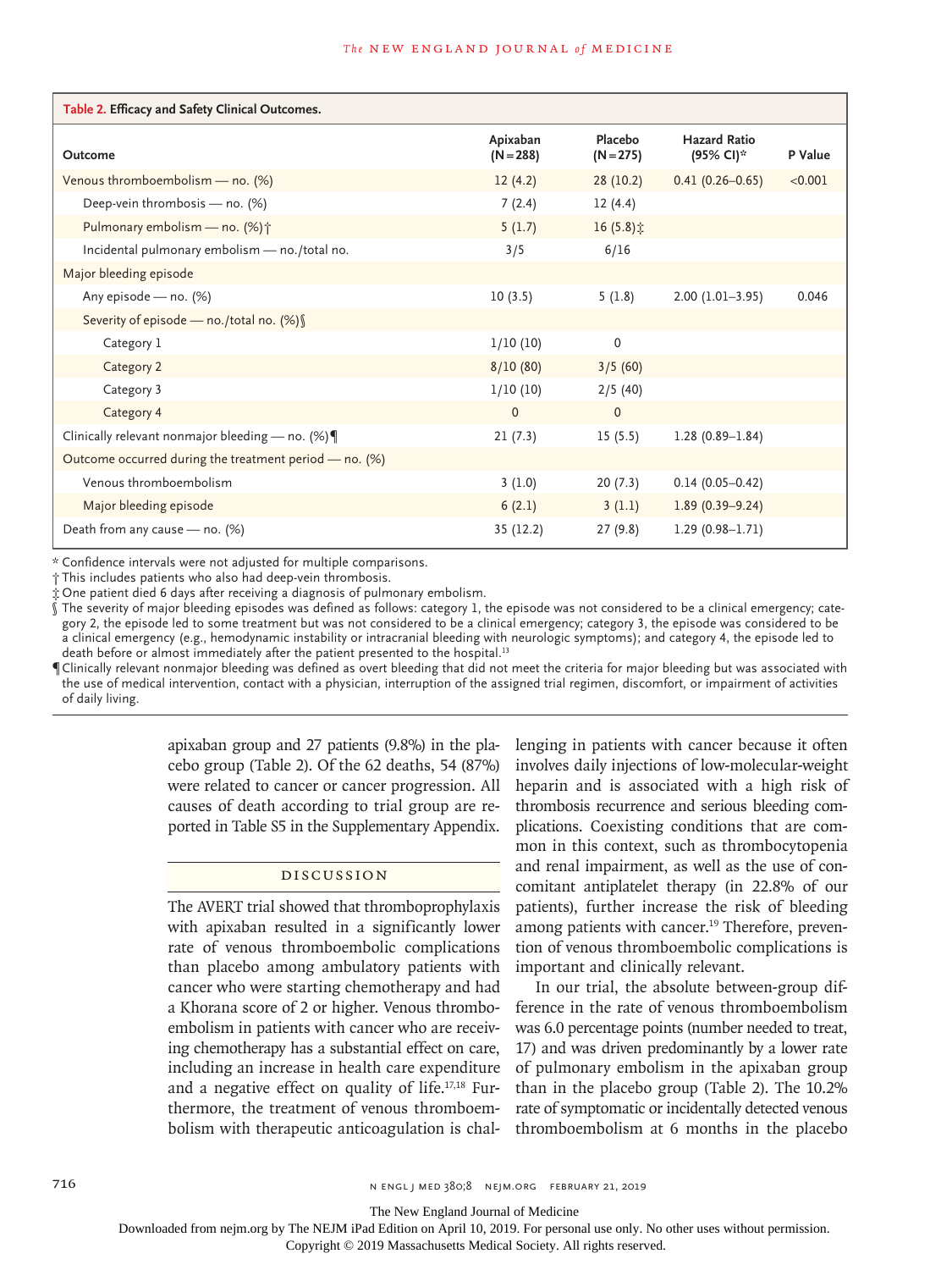group is consistent with rates reported in previous studies involving patients with cancer with a Khorana score of 2 or higher.<sup>7</sup> Our analysis of outcomes during the treatment period showed a more favorable benefit (hazard ratio, 0.14; 95% CI, 0.05 to 0.42) than previous studies that assessed parenteral thromboprophylaxis.<sup>20,21</sup> The reasons for this discrepancy are unclear, but the use of a different agent and a twice-daily dosing regimen may account for some of the difference.

The rate of major bleeding was significantly higher with apixaban than with placebo in the modified intention-to-treat analysis (3.5% and 1.8%, respectively; hazard ratio, 2.00; 95% CI, 1.01 to 3.95; number needed to harm, 59), but the rate was not significantly higher with apixaban than with placebo in the analysis of outcomes during the treatment period (2.1% and 1.1%, respectively; hazard ratio, 1.89; 95% CI, 0.39 to 9.24; number needed to harm, 100). The betweengroup difference in the rate of major bleeding complications was mainly due to higher rates of gastrointestinal bleeding, hematuria, and gynecologic bleeding with apixaban than with placebo. This finding is consistent with the results of previous studies of direct oral anticoagulants involving patients with active cancer.<sup>22,23</sup> We found that major bleeding occurred mainly in patients who had entered the trial with gastrointestinal or gynecologic cancer. However, severe (category 3 or 4) major bleeding episodes (Table 2) were only 20% of all major bleeding episodes, and the rate of these severe episodes was similar in the apixaban group and the placebo group. There were no cases of fatal bleeding or bleeding into critical organs.12 Similarly, the 7.3% rate of clinically relevant nonmajor bleeding at 6 months in the apixaban group is lower than previously reported rates among patients with cancer with a Khorana score of 3 or higher who received thromboprophylaxis over a 3-month period.9

Our trial also showed no significant betweengroup difference in overall survival. This probably reflects the fact that many of our patients had advanced cancer, which was the most common cause of death. Although prevention of venous thromboembolism would ideally reduce overall mortality, a different trial design and a much larger sample would be required to address this question.

As with all trials of thromboprophylaxis involving patients with cancer, between-trial com-



**Figure 2. Kaplan–Meier Cumulative Event Rates of Venous Thromboembolism.**



**Figure 3. Kaplan–Meier Cumulative Event Rates of Major Bleeding.**

parisons can be biased owing to differences in tumor types in patients enrolled in the trial. We had a high proportion of patients with gynecologic, lymphoma, or pancreatic tumors and very few patients with colorectal or prostate cancers. However, this is expected, because these latter tumors are not recognized as posing a high risk of venous thromboembolism according to the Khorana score. Each participating center in Canada provides comprehensive cancer care in

n engl j med 380;8 nejm.org February 21, 2019 717

The New England Journal of Medicine

Downloaded from nejm.org by The NEJM iPad Edition on April 10, 2019. For personal use only. No other uses without permission.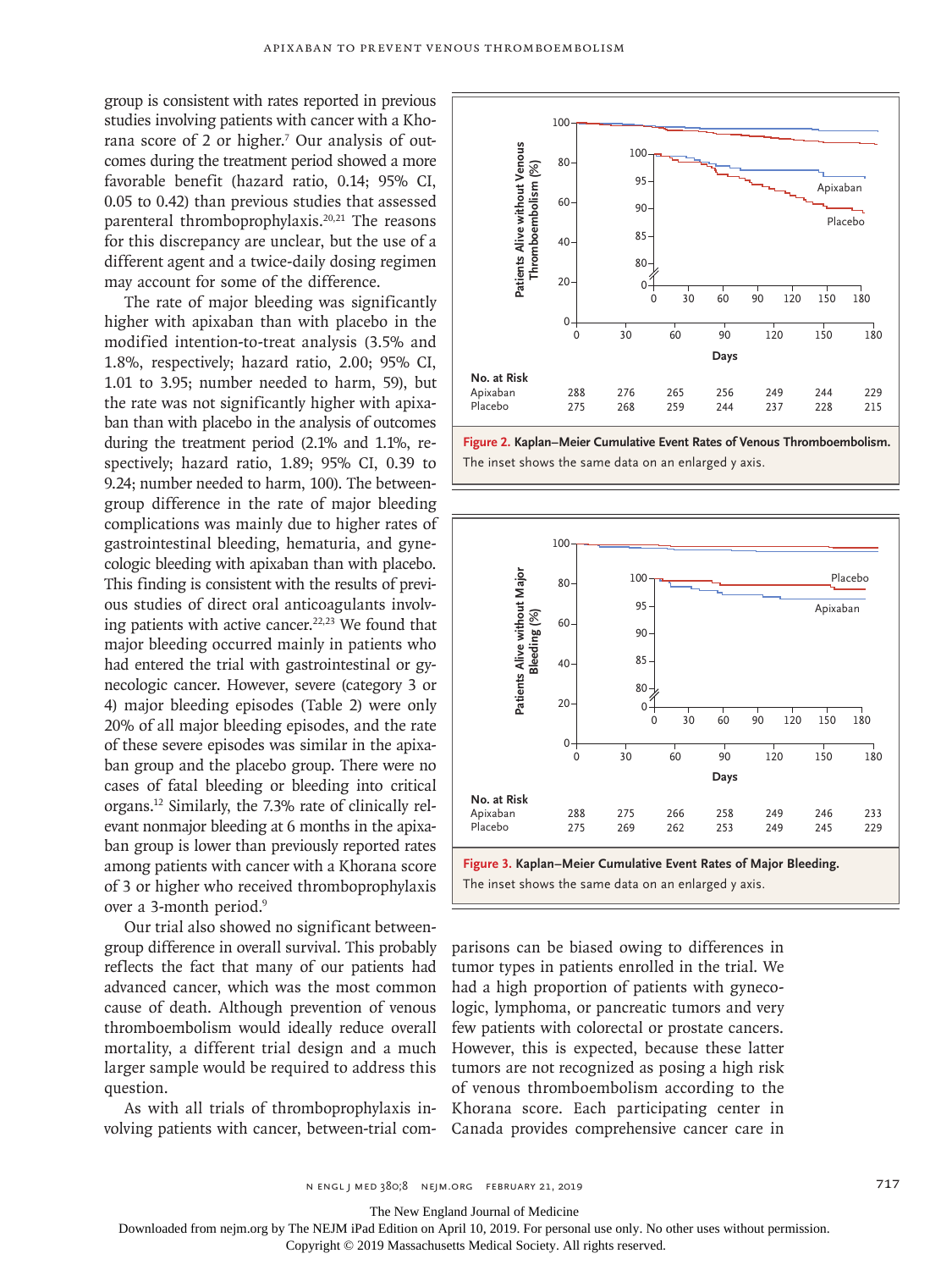their respective region, and patients with all tumor types were assessed for eligibility and enrollment, so we believe that our results are generalizable to a broad spectrum of patients with cancer who received different types of cancer treatment. However, owing to the sample size, we have limited ability to make definitive conclusions about outcomes associated with individual tumor types or individual chemotherapy regimens. Finally, only 5.9% of patients had renal dysfunction as defined by a creatinine clearance of 50 ml or less per minute, so our results may less applicable to patients with renal dysfunction, who are known to have a higher risk of bleeding than patients with normal renal function.

In conclusion, apixaban at a dose of 2.5 mg twice daily resulted in a significantly lower risk of venous thromboembolism than did placebo among ambulatory patients with cancer who were initiating chemotherapy and had an intermediateto-high risk of venous thromboembolism.

Supported by the Canadian Institutes of Health Research and Bristol-Myers Squibb–Pfizer Alliance.

Dr. Carrier reports receiving grant support and honoraria from Leo Pharma and Bayer and honoraria from Sanofi-Aventis, Pfizer, and Bristol-Myers Squibb; Dr. Abou-Nassar, receiving honoraria from Janssen, Sanofi, Lundbeck, Novartis, Celgene, and Leo Pharma; Dr. Tagalakis, receiving honoraria from Bristol-Myers Squibb, Pfizer, and Leo Pharma, fees for serving on a speakers bureau from Servier, grant support from Sanofi and CanVECTOR–Canadian Institutes of Health Research, and travel support from Bayer; Dr. Shivakumar, receiving lecture fees from Pfizer and Bayer; Dr. Kuruvilla, receiving lecture fees and advisory board fees from Pfizer, Leo Pharma, Bayer, and Servier; Dr. Hill, receiving consulting fees and honoraria from Bayer and honoraria from Boehringer Ingelheim, Leo Pharma, Bristol-Myers Squibb, and Pfizer; Dr. Lee, receiving grant support from Bristol-Myers Squibb, consulting fees and fees for serving on a steering committee from Bayer, and consulting fees from Leo Pharma, Pfizer, and Servier; Dr. Gross, receiving lecture fees and advisory board fees from Bristol-Myers Squibb, Pfizer, Bayer, and Leo Pharma, receiving advisory board fees from ApoPharma, and holding a patent (CA2014/000483) on a method for assaying a protease; Dr. El-Maraghi, receiving honoraria from Amgen, Bayer, Bristol-Myers Squibb, Celgene, Eli Lilly, Ipsen, Leo Pharma, Merck, Pfizer, Servier, and Takeda and honoraria and travel support from AstraZeneca, Boehringer Ingelheim, and Roche; Dr. Goss, receiving honoraria from AstraZeneca and Boehringer Ingelheim; Dr. Le Gal, receiving honoraria from Sanofi and bioMérieux and serving as coinvestigator for Portola Pharmaceuticals, Boehringer Ingelheim, Pfizer, Bristol-Myers Squibb, Leo Pharma, Daiichi Sankyo, and Bayer; Dr. Stewart, receiving honoraria from Roche Canada, Boehringer Ingelheim Canada, Novartis Canada, Merck Canada, AstraZeneca Canada, Bristol-Myers Squibb, Exactis, Pfizer Canada, and Celgene; and Dr. Wells, receiving grant support, lecture fees, and advisory board fees from Bayer HealthCare, lecture fees from Medscape, Pfizer, and Daiichi Sankyo, fees for serving on a writing committee from Itreas, grant support from Bristol-Myers Squibb/Pfizer, consulting fees from Janssen Scientific, and fees for serving on a roundtable from Sanofi. No other potential conflict of interest relevant to this article was reported.

A data sharing statement provided by the authors is available with the full text of this article at NEJM.org.

Disclosure forms provided by the authors are available with the full text of this article at NEJM.org.

#### **References**

**1.** Toft Sørensen H, Mellemkjaer L, Olsen JH, Baron JA. Prognosis of cancers associated with venous thromboembolism. N Engl J Med 2000;343:1846-50.

**2.** Blom JW, Vanderschoot JP, Oostindiër MJ, Osanto S, van der Meer FJ, Rosendaal FR. Incidence of venous thrombosis in a large cohort of 66,329 cancer patients: results of a record linkage study. J Thromb Haemost 2006;4:529-35.

**3.** Otten HM, Mathijssen J, ten Cate H, et al. Symptomatic venous thromboembolism in cancer patients treated with chemotherapy: an underestimated phenomenon. Arch Intern Med 2004;164:190-4.

**4.** Di Nisio M, Porreca E, Candeloro M, De Tursi M, Russi I, Rutjes AW. Primary prophylaxis for venous thromboembolism in ambulatory cancer patients receiving chemotherapy. Cochrane Database Syst Rev 2016;12:CD008500.

**5.** Lyman GH, Bohlke K, Khorana AA, et al. Venous thromboembolism prophylaxis and treatment in patients with cancer: American Society of Clinical Oncology

clinical practice guideline update 2014. J Clin Oncol 2015;33:654-6.

**6.** Khorana AA, Kuderer NM, Culakova E, Lyman GH, Francis CW. Development and validation of a predictive model for chemotherapy-associated thrombosis. Blood 2008;111:4902-7.

**7.** Ay C, Dunkler D, Marosi C, et al. Prediction of venous thromboembolism in cancer patients. Blood 2010;116:5377-82. **8.** van Es N, Di Nisio M, Cesarman G, et

al. Comparison of risk prediction scores for venous thromboembolism in cancer patients: a prospective cohort study. Haematologica 2017;102:1494-501.

**9.** Khorana AA, Francis CW, Kuderer NM, et al. Dalteparin thromboprophylaxis in cancer patients at high risk for venous thromboembolism: a randomized trial. Thromb Res 2017;151:89-95.

**10.** Levine MN, Gu C, Liebman HA, et al. A randomized phase II trial of apixaban for the prevention of thromboembolism in patients with metastatic cancer. J Thromb Haemost 2012;10:807-14.

**11.** Kimpton M, Wells PS, Carrier M. Apixaban for the prevention of venous thromboembolism in high-risk ambulatory cancer patients receiving chemotherapy: rational and design of the AVERT trial. Thromb Res 2018;164:Suppl 1:S124-S129.

**12.** Schulman S, Kearon C. Definition of major bleeding in clinical investigations of antihemostatic medicinal products in non-surgical patients. J Thromb Haemost 2005;3:692-4.

**13.** Bleker SM, Brekelmans MPA, Eerenberg ES, et al. Clinical impact of major bleeding in patients with venous thromboembolism treated with factor Xa inhibitors or vitamin K antagonists: an individual patient data meta-analysis. Thromb Haemost 2017;117:1944-51.

**14.** Lustig DB, Rodriguez R, Wells PS. Implementation and validation of a risk stratification method at The Ottawa Hospital to guide thromboprophylaxis in ambulatory cancer patients at intermediatehigh risk for venous thrombosis. Thromb Res 2015;136:1099-102.

718 n engl j med 380;8 nejm.org February 21, 2019

The New England Journal of Medicine

Downloaded from nejm.org by The NEJM iPad Edition on April 10, 2019. For personal use only. No other uses without permission.